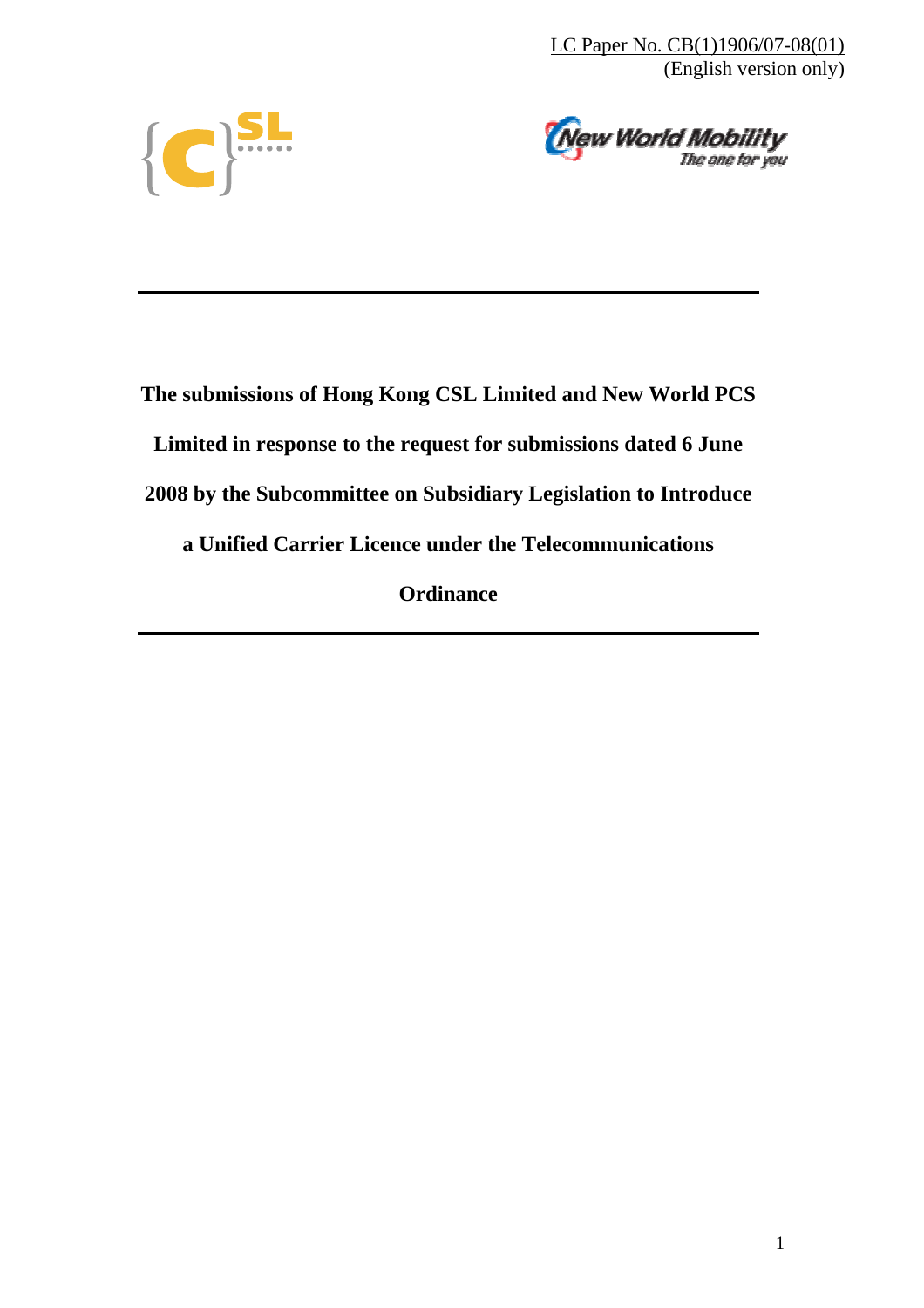## **1 Introduction**

- 1.1 Hong Kong CSL Limited and New World PCS Limited (the "**CSLNWM Group"**) are pleased to provide these submissions (**Submissions**).
- 1.2 The issues set out in this submission in response to the Invitation for Submissions are limited to our views on the Unified Carrier Licence proposal generally and the proposed legislative changes to the Telecommunications (Carrier Licences) (Amendment) Regulation 2008 and Telecommunications of Spectrum Utilization Fees (Second Generation Mobile Services) (Amendment) under the Telecommunications Ordinance (Cap. 106).
- 1.3 The CSLNWM Group has sought to keep its comments to material policy and legal issues. The CSLNWM Group is happy to expand on any of the issues raised or comment on other issues if requested.
- 1.4 In respect of some issues, the CSLNWM Group has elected not to comment at this time. This should not be interpreted as indicating that the CSLNWM Group will not wish to comment on such issues in future, simply that it has elected to focus on more immediate issues for the purposes of this submission.
- 1.5 The CSLNWM Group would also be pleased to meet with appropriate representatives of the Subcommittee to personally to discuss this submission in more detail if such meeting would assist.

## **2 UCL Generally**

2.1 Conceptually, the CSLNWM Group welcomes the creation of the UCL as a step in the right direction towards the creation of a level playing field between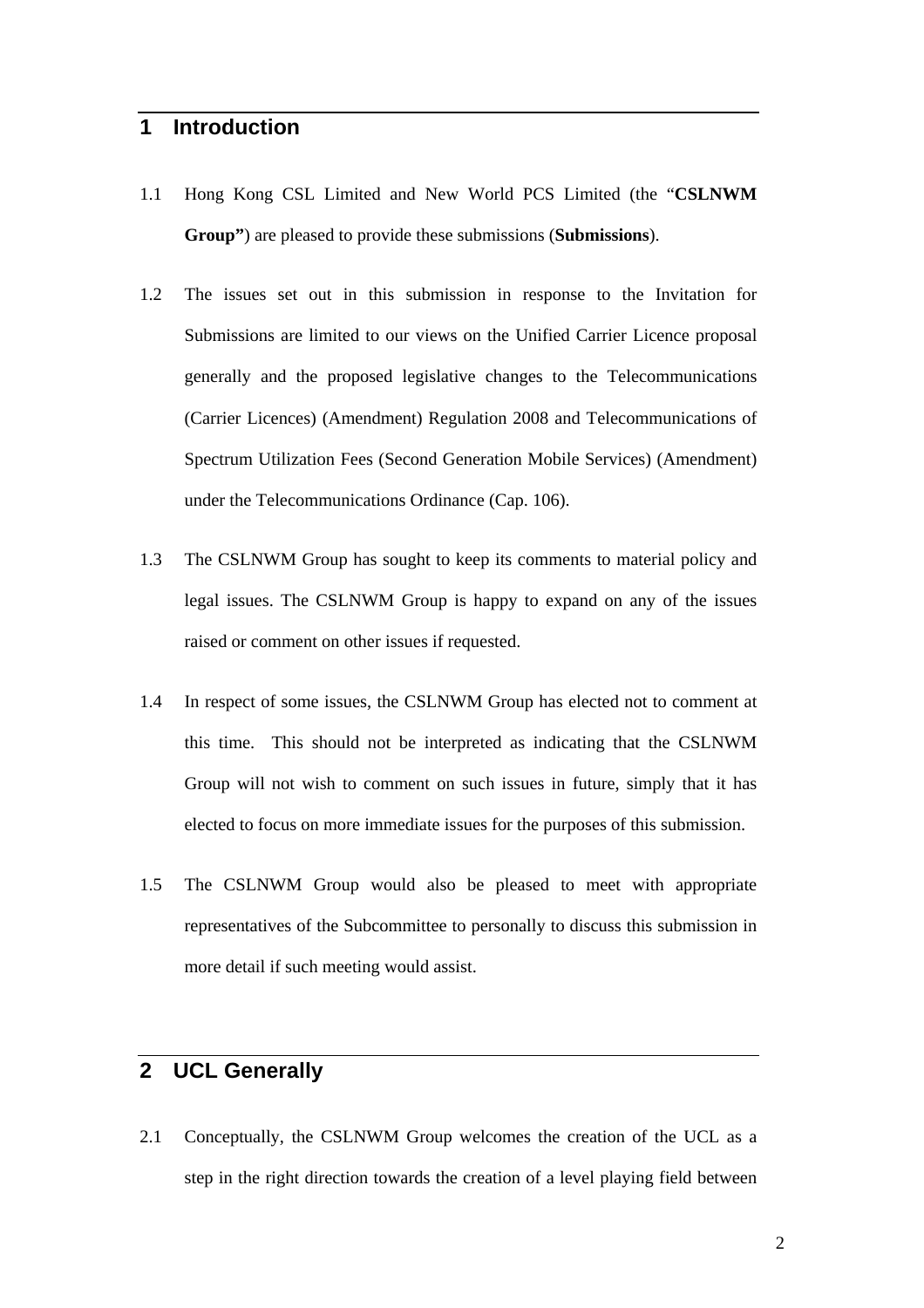all operators, be they fixed or mobile (or both). The general policy behind its creation is both sound and well meaning; but the question remains, does it go far enough? Our response is no.

- 2.2 Where the concept clashes with reality is to be found in the fact that the UCL is the second step towards a truly "Unified" licencing regime (the first step was the proposed removal of the fixed mobile interconnection regime; an appropriate and much needed initiative by the regulator). Whilst this is not necessarily the appropriate forum in which to raise the UCL asymmetry issues specifically and in detail, we do feel that it is important to raise this as a broader concern in the hope that at some point in time in the not too distant future, this committee may be invited to consider legislative proposals that aim to remove once and for all, the asymmetries that exist now and will continue to exist under the UCL.
- 2.3 The CSLNWM Group urges the TA initiate the removal of the historical regulatory asymmetries currently suffered by Mobile Network Operators and establish a UCL regime which is future proof, technology neutral and conducive to Fixed Mobile Convergence so that service providers are genuinely allowed to compete with each other on a level playing field.

## **3 Legislation specifically**

3.1 Bearing in mind our thoughts above, the CSLNWM Group believes that in the circumstances, the proposed legislation is appropriate for the purposes it is seeking to achieve.